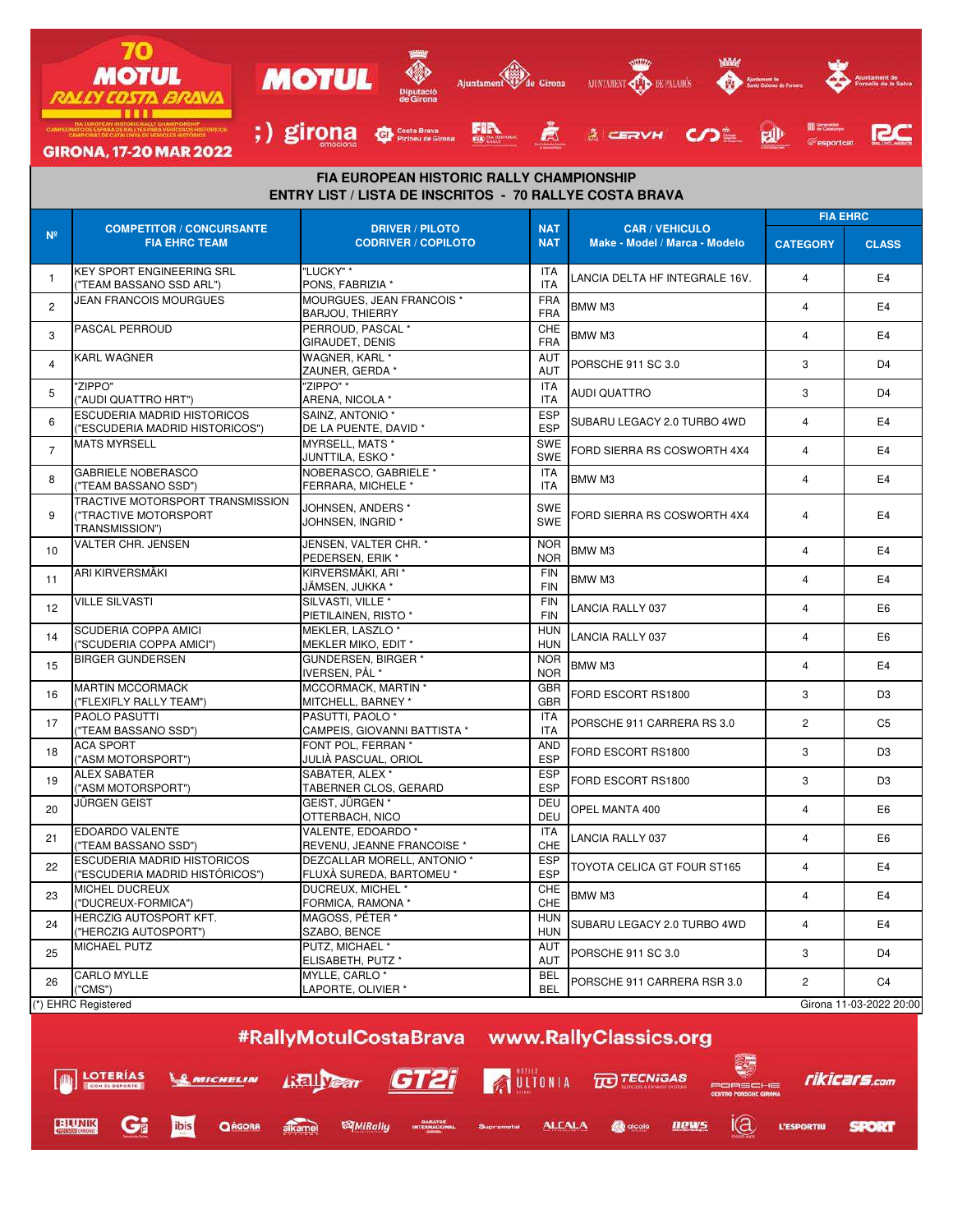

**LOTERÍAS ISLIVERT GT21** AULTONIA **TO TECNIGAS** rikicars.com **MICHELIN** Gi  $\mathsf{I}(\mathsf{a})$ QAGORA alkame ibis *MiRally* **GARATGE**<br>INTERNACIONAL **ALCALA De** alcalà news **L'ESPORTIU SPORT** 

**EHUNIK**